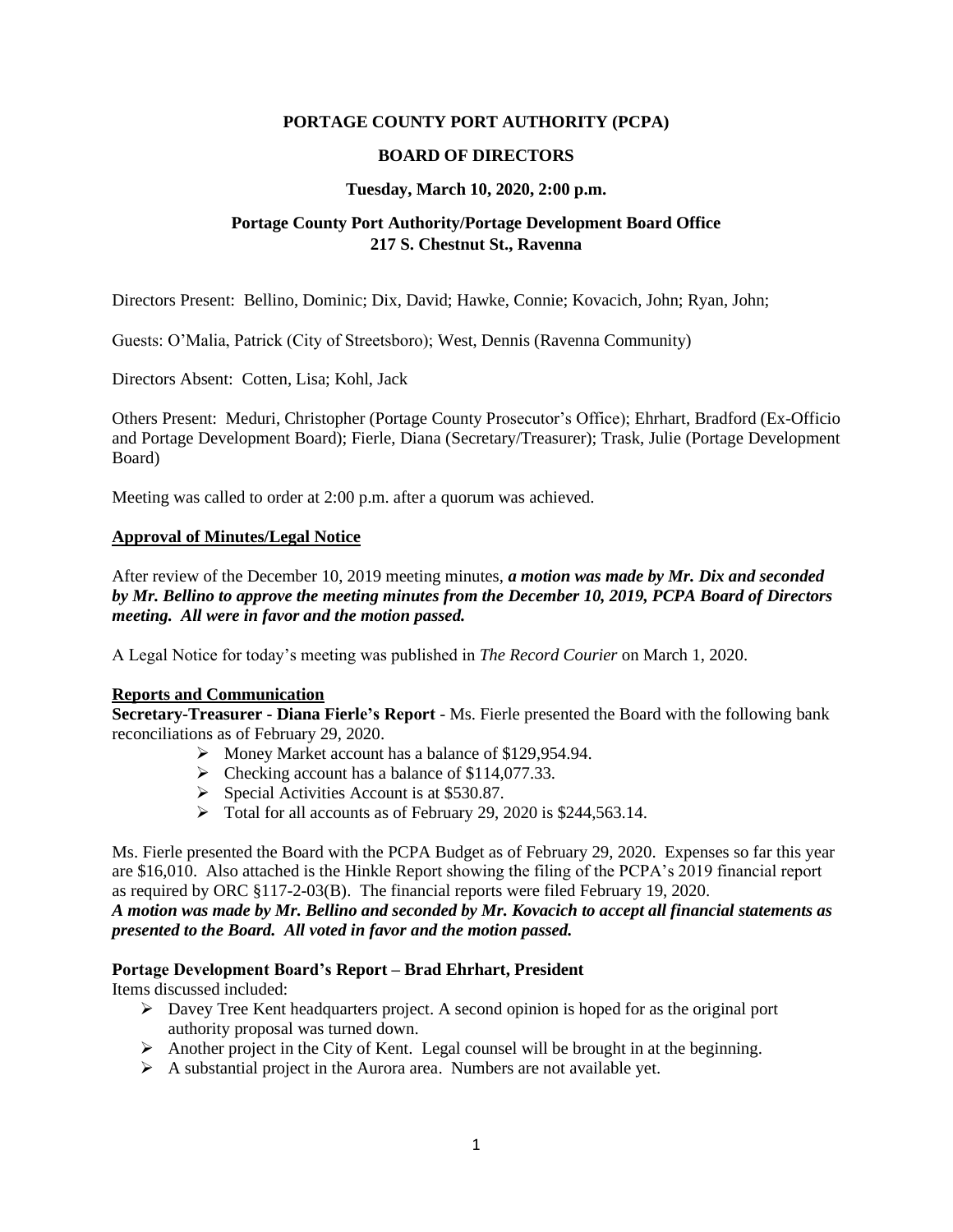**Legal Counsel, Christopher Meduri** – Mr. Meduri spoke to the board regarding transferring funds to CDs. Mr. Meduri suggested advertising in the newspaper three times, seeking out depositories and collecting bids. An *ad hoc* meeting will be held to discuss options. The Board agreed that Ms. Fierle should work with Mr. Meduri to construct an RFP and also to check with our current bank.

# **Finance/Audit Committee – Dominic Bellino**

➢ Portage County Improvement Corporation (PCIC) Audit. A copy of the Notification of Filing of Audit Report and letter from Auditor of State Keith Faber are attached. By law, PCIC must be audited, even if there are no assets.

*A motion was made by Mr. Kohl and seconded by Ms. Hawke to accept the Audit as presented. All were in favor and the Motion passed.*

No reports were given from the Standing Committee or the Special Committee.

## **Discussion**

- A. The new Economic Development Director for the Ravenna Community, Dennis West attended the meeting to discuss the property owned by the Portage County Port Authority. A discussion was held regarding sale/development ideas for the Port Authority's Ravenna Property. Ideas discussed included:
	- ➢ Current downtown Ravenna businesses and vacancies.
	- $\triangleright$  Attracting new businesses/traffic to the area.
	- $\triangleright$  Repurposing existing buildings for multiple use.
	- ➢ The need to create marketing material and upload the property to the commercial property database CoStar. The property would be able to be listed under several categories.
	- ➢ Previous ideas for the property.
	- ➢ The need for a clear plan from the City of Ravenna regarding Main Street development.
	- $\triangleright$  A plan is currently being prepared, including a timeline and mapping. It is hoped this report will be complete by the end of the year.
	- ➢ Current carrying cost of the property is low (i.e., lawncare).
	- $\triangleright$  Mr. West is willing to act as point person for the property.

In accordance with the Ohio Revised Code 121.22(G)(1), the Port Authority Board of Directors will enter Executive Session to consider matters within the economic development exception. It was moved by Mr. Bellino, seconded by Mr. Kovacich that the Board of Directors of the Portage County Port Authority move into Executive Session to discuss confidential information related to negotiations with other political subdivisions regarding requests for economic development assistance. All were in favor and the motion passed.

Upon conclusion of the above referenced discussion, it was moved by Mr. Dix, seconded by Mr. Kovacich that the Board of Directors of the Portage County Port Authority move out of Executive Session and back into the Board of Directors meeting.

After exiting Executive Session, the Board took no action.

- B. The board discussed Resolution No. 20-001, Lallathin's Lawn Service for the PCPA property. Items discussed included:
	- $\triangleright$  Possible use of inmates for lawn care next year. Mr. Meduri to check with sheriff.
	- $\triangleright$  Frequency of lawn care.
	- ➢ Request new Worker's Compensation Certificate in July.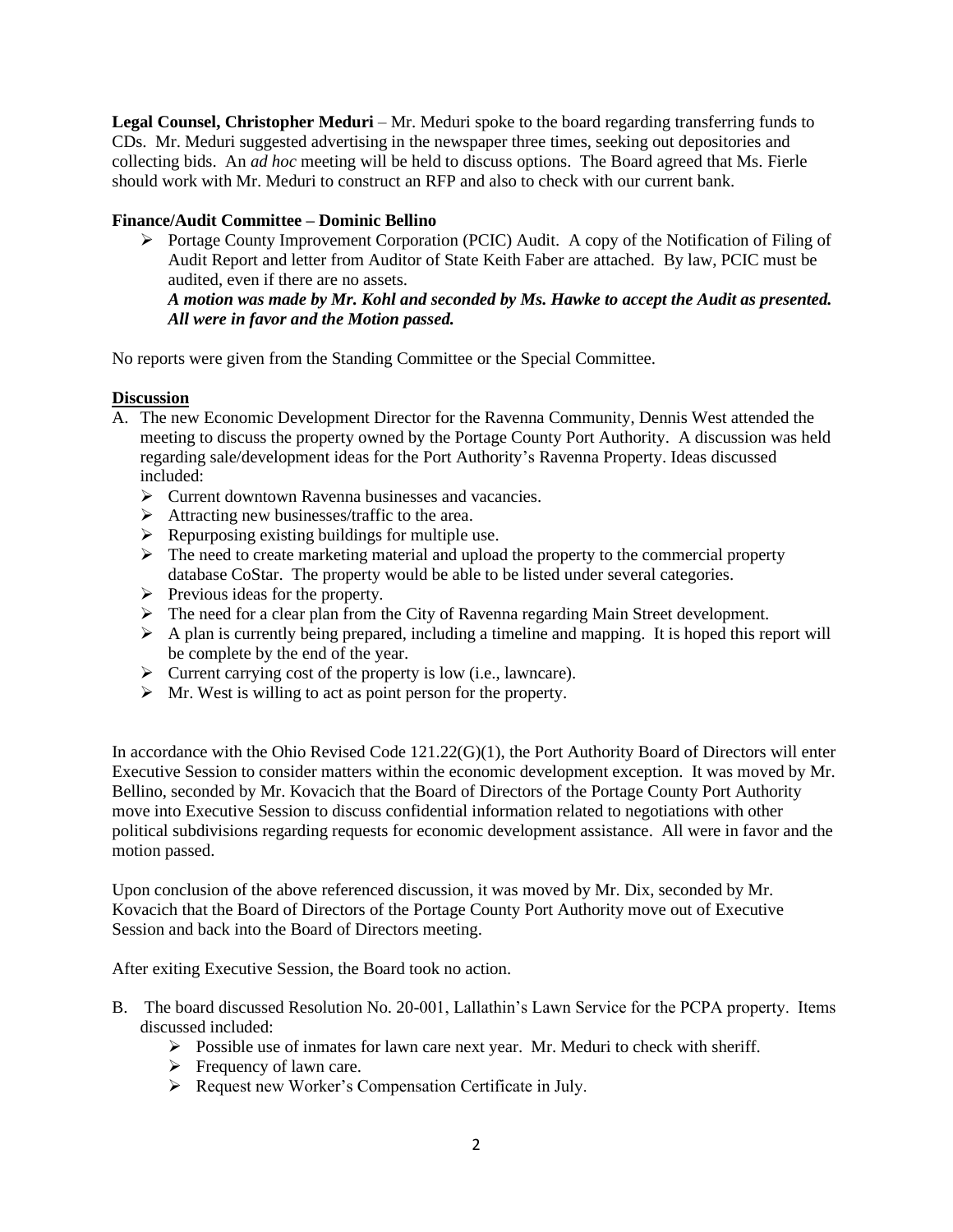- C. The board discussed Resolution 20-002 regarding setting special meetings and establishing rules for PCPA meetings. Items discussed included.
	- $\triangleright$  Open Meeting Act we need to have a rule in place whereby any person can look to find a schedule of regularly scheduled meetings and rules for special meetings.
	- ➢ A list of meetings is currently on the PDB bulletin board at 217 S. Chestnut Street, Ravenna and also listed on the PDB/PCPA website.

### **Consideration of New Resolutions and Motions**

- 1. Lallathin's Lawn Services for 2020, mowing of the Ravenna property at \$100.00/mow. *A motion was made by Mr. Bellino to approve the services of Lallathin's Lawn Service for 2020, seconded by Mr. Kovacich. All were in favor and the motion passed. Resolution - 20-001*
- 2. Establishment of the Port Authority meeting rules. *A motion was made by Mr. Bellino to approve the establishment of the Port Authority meeting rules, seconded by Mr. Kovacich. All were in favor and the motion passed. Resolution 20-002.*
- 3. Mr. Ehrhart asked the Board to consider becoming a Gold Sponsorship (\$500.00) for the Portage Development Board's annual Locate. Stay. Grow. 2020 event. Resolution 19-013 regarding 2020 sponsorship was approved in December 2019. *A motion was made by Mr. Bellino to approve the sponsorship for the Portage Development*

*Board's annual Locate. Stay. Grow. 2020, seconded by Mr. Dix. All were in favor and the motion passed.*

4. Contribution amount for #Commit10 campaign for the Portage Development Board. The current amount paid is \$5,000 with the new amount being \$5,500. Mr. Ehrhart and Mr. Ryan talked about the #Commit10 Campaign for PDB. With expenses continuing to go up along with the PDB workload, the PDB is asking all contributors to add another 10% to what they paid in previous years. *A motion was made by Mr. Bellino the approve the amendment of the PDB/PCPA contract to include an extra 10% for the investment amount from \$5,000 to \$5,500 per year, seconded by Mr. Kovacich. All were in favor and the motion passed. Mr. Ryan abstained. Resolution – 20-003.*

## **Correspondence**

- 1. The Board was presented with the Official Certificate of Estimated Resources from the Portage County Budget Commission certifying funds for 2020. *A motion was made by Mr. Bellino to approve the Certificate of Estimated Resources from the Portage County Budget Commission, seconded by Mr. Kovacich. All were in favor and the motion passed.*
- 2. The board of directors acknowledged the receipt of three letters received from the Kent Board of Zoning Appeals.

Mr. Ryan announced the dates of the remainder of the Port Authority meetings for 2020.

 $*$   $*$   $*$   $*$   $*$   $*$   $*$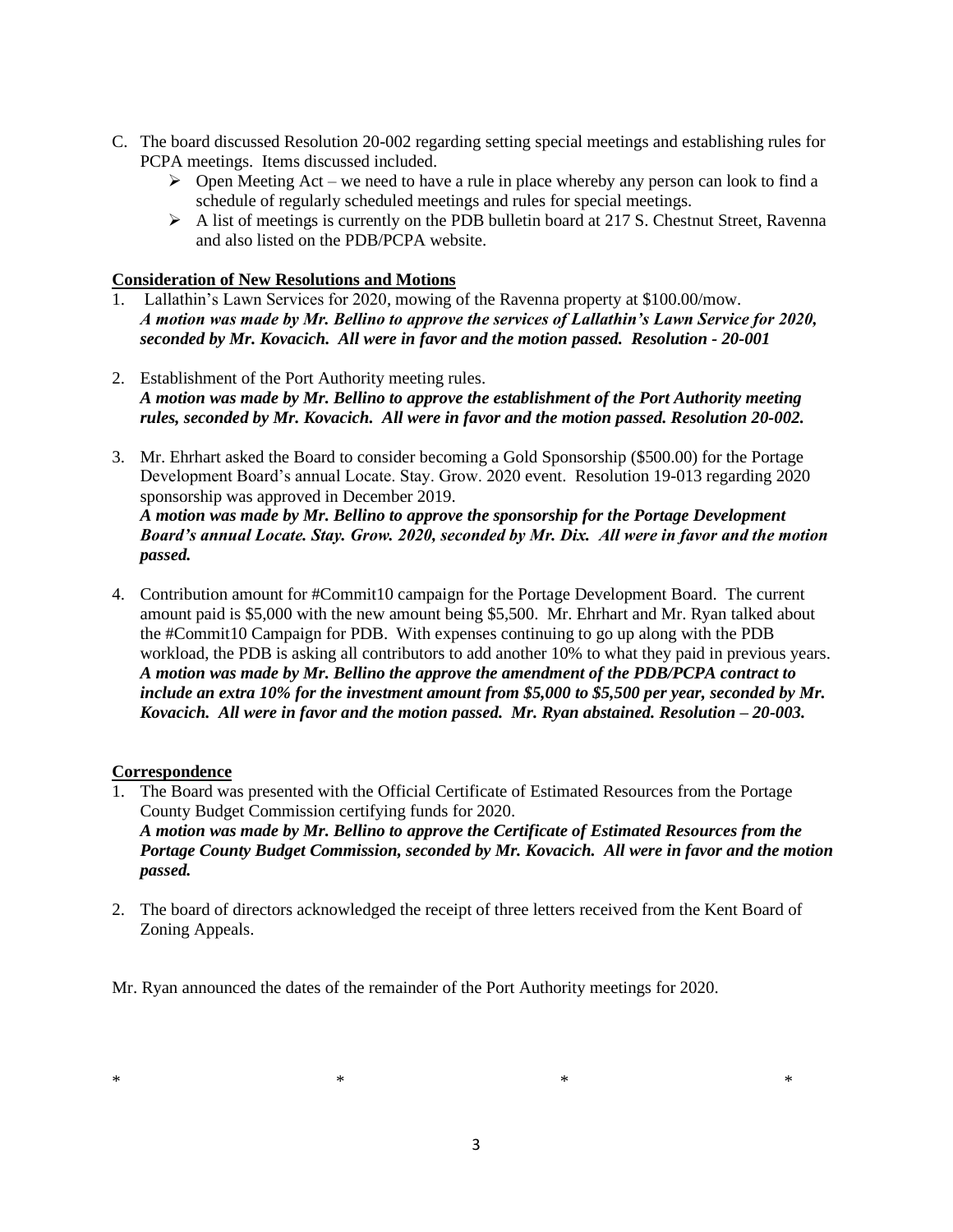### **RESOLUTION NO. 20-001**

# **RE:AGREE TO ENTER INTO AN AGREEMENT WITH LALLATHIN'S LAWN SERVICES, INC. FOR LAWN MOWING SERVICES FOR THE PORTAGE COUNTY PORT AUTHORITY PROPERTY LOCATED IN RAVENNA FOR THE YEAR 2020.**

It was moved by Dominic Bellino seconded by John Kovacich that the following resolution be adopted:

**RESOLVED,** that the Board of Directors enter into an Agreement for lawn mowing services from Lallathin's Lawn Services, Inc. for the Port Authority property located in Ravenna for the year 2019 at a cost of one hundred dollars (\$100.00) per mow; and be it further

**RESOLVED,** that the Board of Directors finds and determines that all formal actions of this Board concerning and relating to the adoption of this resolution were taken in an open meeting of this Board and that all deliberations of this Board that resulted in those formal actions were in meeting open to the public in compliance with the law including Section 121.22 of the Ohio Revised Code.

| Voice vote was as follows: |                       |                       |
|----------------------------|-----------------------|-----------------------|
| Lisa Anne Cotten, absent;  | Jack Kohl II, absent; | Dominic Bellino, yea; |
| David Dix, yea;            | Constance Hawke, yea; | John Ryan, yea;       |
| John Kovacich, yea;        |                       |                       |
|                            |                       |                       |

 $*$   $*$   $*$   $*$ 

### **RESOLUTION NO. 20-002**

# **RE: FOR THE PURPOSE OF SETTING REGULAR AND SPECIAL MEETINGS, AND ESTABLISHING RULES FOR THE MEETINGS OF THE BOARD OF THE PORTAGE COUNTY PORT AUTHORITY**

It was moved by Dominic Bellino, seconded by John Kovacich that the following resolution be adopted:

**WHEREAS,** Ohio Revised Code Section 121.22 concerning open public meetings, it is required that this Board adopt rules relative to scheduling regular and special Board meetings and to provide notice of these meetings; now therefore be it

**RESOLVED,** that the annual organizational meeting of the Board shall be held in accordance with the

Port Authority By-Laws and not later than the second Monday of January of each year; and be it further

**RESOLVED,** that four such regular sessions will be held each year as needed; and be it further

**RESOLVE**D, that the Board of Directors agrees to meet quarterly and on the dates as follows:

Tuesday, March 10, 2020 Tuesday, June 9, 2020 Tuesday, September 15, 2020 Tuesday, December 8, 2020 commencing at 2:00PM and concluding at the end of business; and be it further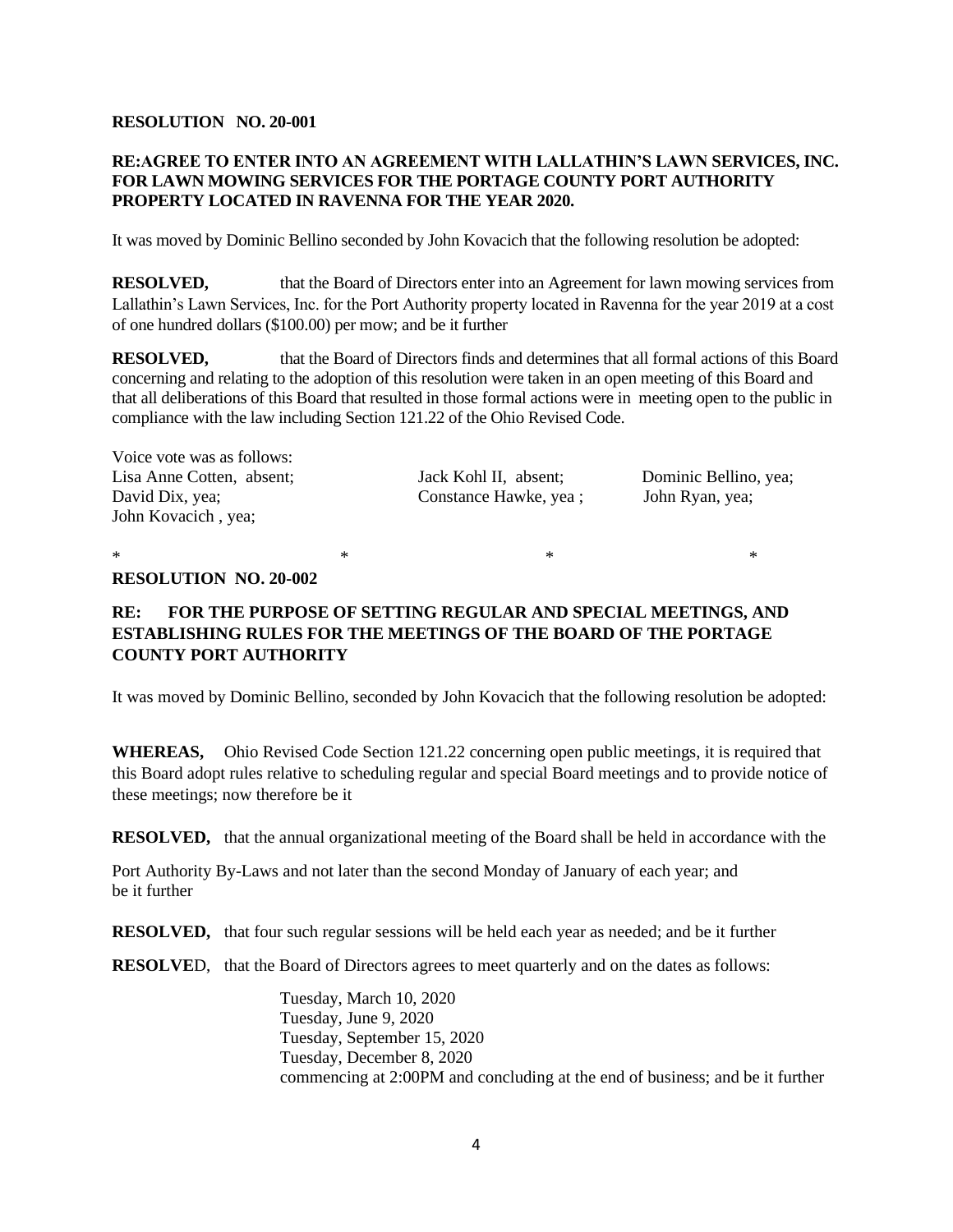**RESOLVED,** that the Board of Director's finance audit committee will meet at 1:30PM on June 10, 2020 and also on December 8, 2020 prior to the Board of Director's regular scheduled meetings; and be it further

**RESOLVED,** that said meetings are to be held at the Portage Development Board office, 217 S. Chestnut Street, Ravenna, Ohio; and be it further

**RESOLVED,** that notices of upcoming regularly scheduled meetings will be posted on the bulletin board inside the Portage Development Board office located at 217 S. Chestnut Street, Ravenna, Ohio 44266. The regular meeting schedule will also be posted at

<https://www.portagedevbd.org/portage-county-port-authority/pcpa-meetings/> and the Secretary for the Portage County Port Authority Board of Directors will notify the Record-Courier of the regularly scheduled meetings; and be it further

**RESOLVED,** that Executive Sessions will be held pursuant to Ohio Revised Code Section 121.22 (G)(1)- (8); and be it further

**RESOLVED,** that notices of special meetings will be held at the call of the Board of Directors and will be posted on a bulletin board on the First Floor in the Portage Development Board Offices located at 217 South Chestnut Street, Ravenna, Ohio; and be it further

**RESOLVED,** that the Secretary of the Portage County Port Authority Board of Directors will notify the "Record-Courier" of the time, place and purpose of a special meeting at least twenty-four (24) hours in advance of the special meeting, and if any other news media have requested notification the Secretary shall give at least twenty-four (24) advance notice to any other news media that may have requested notification; and be it further

**RESOLVED,** that in the event of an emergency, the Secretary, on behalf of the member or members of the Board calling the meeting, shall notify the Record-Courier newspaper, and any other news media that may have requested notification immediately of the time, place and purpose of the meeting; and be it further

**RESOLVED,** any person may request the time and place of all regularly scheduled meetings by submitting a request to the Secretary of the Portage County Port Authority Board of Directors; and be it further

**RESOLVED,** any person upon written request, may obtain reasonable notification of all meetings at which any specific type of public business is to be discussed. Each person shall file with the Secretary a written request specifying the person's name, address, telephone number and/or e-mail address, along with the specific type of public business that is of interest, and the amount of time this request covers (not to exceed three months); and be it further

**RESOLVED,** marked as an "Attachment" to this Resolution, and incorporated by reference herein, is a summary of the rule being adopted by the Portage County Port Authority Board of Directors; and be it further

**RESOLVED,** that the Board of Directors finds and determines that all formal actions of this Board concerning and relating to the adoption of this resolution were taken in an open meeting of this Board and that all deliberations of this Board that resulted in those formal actions were in meeting open to the public in compliance with the law including Section 121.22 of the Ohio Revised Code.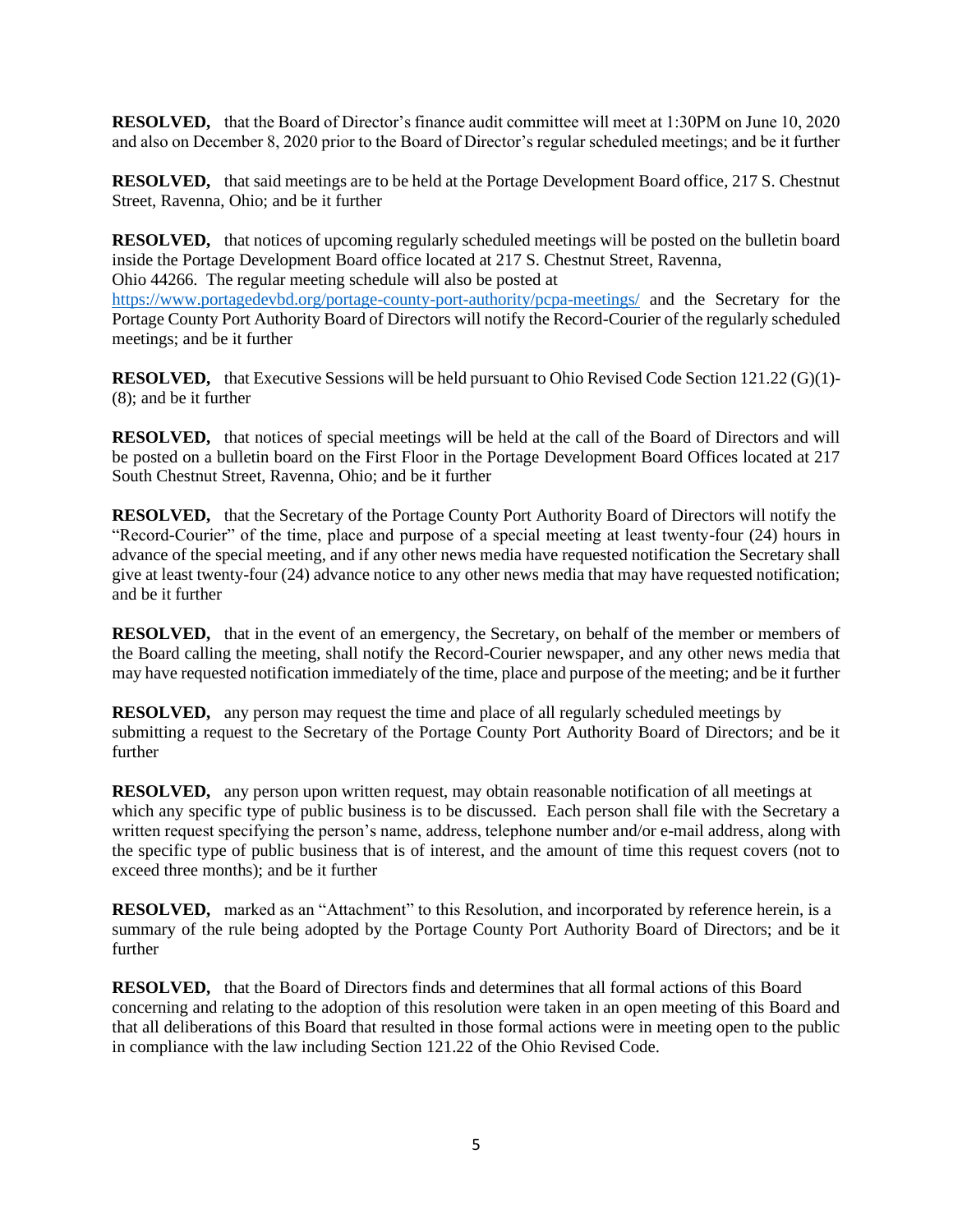Voice vote was as follows:

Lisa Anne Cotten, absent; Jack Kohl II, absent; Dominic Bellino, yea; David Dix, yea; Constance Hawke, yea; John Ryan, yea; John Kovacich , yea;

 $*$   $*$ 

### **RESOLUTION NO. 20-003**

# **RE: ENTER INTO AN AMENDMENT NO. 1 BETWEEN THE PORTAGE COUNTY PORT AUTHORITY AND THE PORTAGE DEVELOPMENT BOARD FOR FISCAL YEARS 2020 TO 2022**

It was moved by Dominic Bellino, seconded by John Kovacich that the following resolution be adopted:

**WHEREAS,** an agreement between the parties was entered into on December 10, 2019 through resolution number 19-018 where PDB agreed to furnish and PCPA agreed to purchase services in accordance with the Terms and Conditions set for in that agreement; and

**WHEREAS,** in consideration of the services to be provided by the Portage Development Board, the Portage County Port Authority agrees to amend and pay the Portage Development an amount not to exceed \$5,500 for their annual contribution per calendar year beginning January 1, 2020 and will continue in effect until December 31, 2022; and

**WHEREAS,** all other terms and conditions remain the same as the previous agreement; now therefore be it

**RESOLVED,** that the Board of the Portage County Port Authority does hereby enter into Amendment No. 1 with the Portage Development Board, and be it further

**RESOLVED,** that the Board of Directors finds and determines that all formal actions of this Board concerning and relating to the adoption of this resolution were taken in an open meeting of this Board and that all deliberations of this Board that resulted in those formal actions were in a meeting open to the public in compliance with the law including Section 121.22 of the Ohio Revised Code.

Voice vote was as follows:

| Constance Hawke, yea; | Jack Kohl II, absent; | Dominic Bellino, Yea;     |   |
|-----------------------|-----------------------|---------------------------|---|
| David Dix, Yea;       | John Ryan, Abstained; | Lisa Anne Cotten, Absent; |   |
| John Kovacich, Yea;   |                       |                           |   |
| $\ast$                | ×.                    | ×.                        | * |

There being no further business to come before the Board of Directors, the meeting of March 10, 2020, a motion was made by Mr. Dix and seconded by Mr. Bellino, to adjourn. All were in favor and the meeting adjourned at 3.03 p.m.